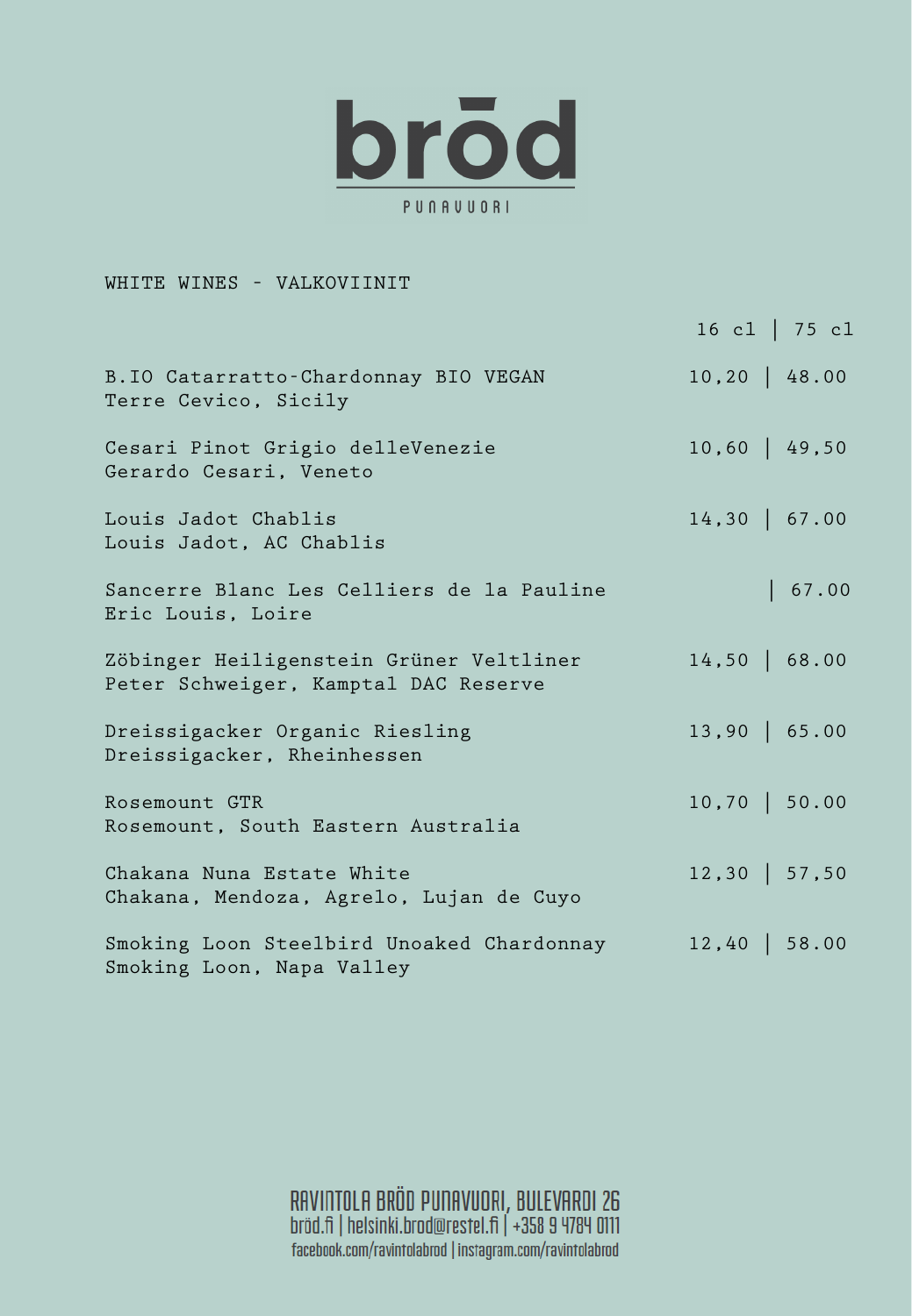

## RED WINES – PUNAVIINIT

|                                                                           | 16 cl $ 75 \text{ c}1$ |
|---------------------------------------------------------------------------|------------------------|
| B.IO Nero'd Avola-Cabernet BIO VEGAN<br>Terre Cevico, Sicily              | $10, 20$ 48.00         |
| Leonardo da Vinci Chianti<br>Cantine Leonardo da Vinci, Chianti, Toscana  | $10,90$   51.00        |
| Zenato Ripassa<br>Zenato, Veneto                                          | $15.00$   70,50        |
| Couvent des Jacobins Pinot Noir<br>Louis Jadot, AC Bourgogne              | $13.00$   61.00        |
| Calvet Réserve des Remparts Saint Emilion<br>Grand Chais France, Bordeaux | 71.00                  |
| Generacion 76 Organic Tempranillo<br>Tempore, Aragon                      | $1,30$   53.00         |
| Penaflor Santa Ana Eco Malbec<br>Bodegas Santa Ana, Mendoza               | $10, 10$   47,50       |
| Smoking Loon Old Vine Zinfandel<br>Smoking Loon, Napa Valley              | $11,60$   54,50        |
| RedHeads Barrel Monkeys<br>RedHeads Wine, McLaren Vale                    | $11,70$   55.00        |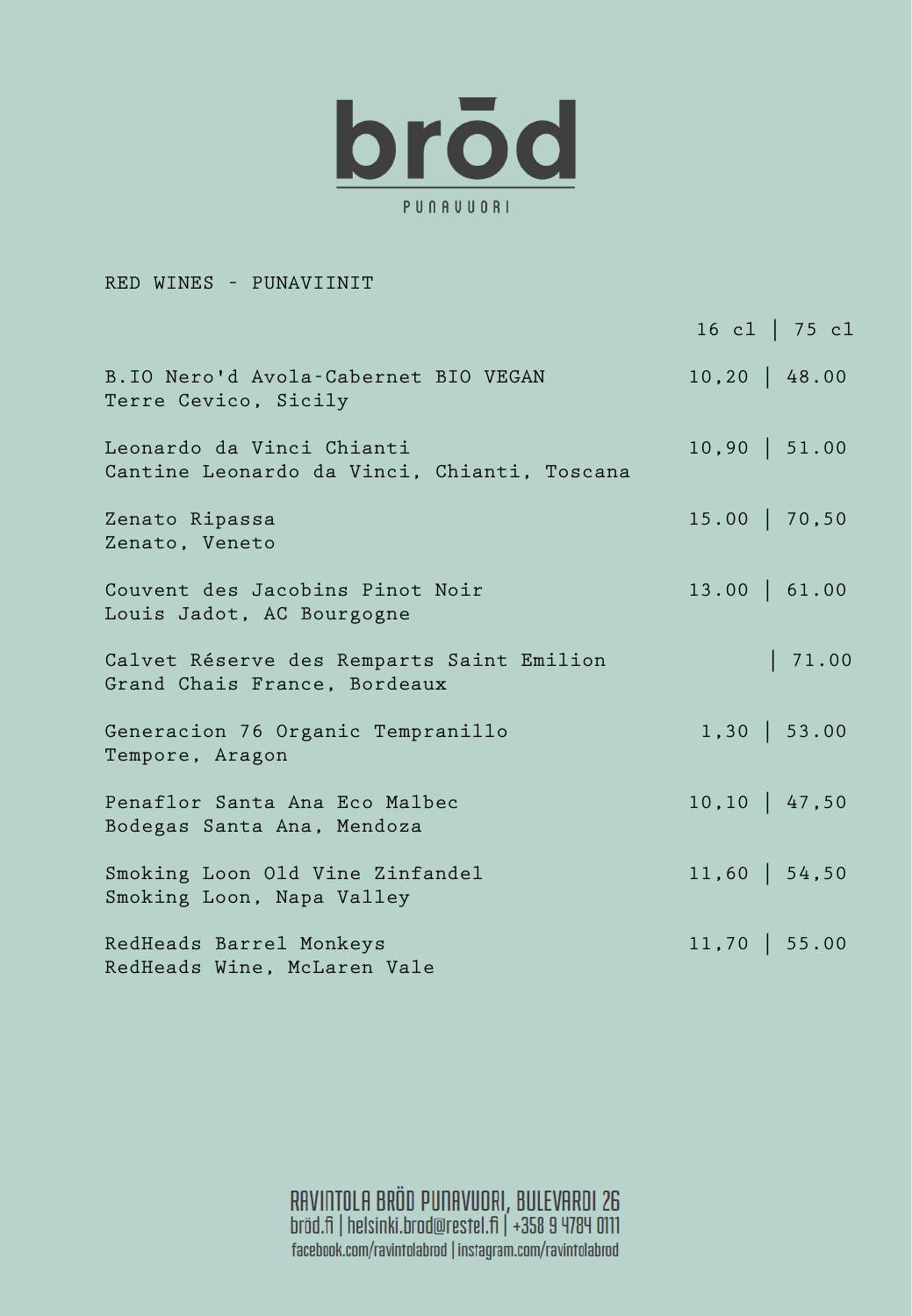

SPARKLING WINES & CHAMPAGNES – KUOHUVIINIT JA SAMPPANJAT 12 cl | 75 cl Rene Barbier Brut Cava 7,30 | 45,50 Rene Barbier, Penedes, Spain Codorniu Cuvee Barcelona Rosé Brut Cava 8,20 | 51.00 Codorniu, D.O. Cava, Spain Col de Mez Brut Prosecco 7,90 | 49,50 Cantina Colli del Soligo, Valdobbiadene DOCG, Italy Castelnau Brut Reserve 13,90 | 87.00 C.R.V.C, AOC Champagne, France Lanson Green Label ORGANIC | 102.00 Lanson, Champagne, France Bollinger Special Cuvée | 120.00 Bollinger, AC Champagne, France ROSE WINES – ROSEVIINIT 16 cl | 75 cl B.IO Rosato BIO VEGAN 10,50 | 49.00 Terre Cevico, Sicily, Italy Calvet Rosé d´Anjou 10,50 | 49.00 Grand Chais France, Loire, France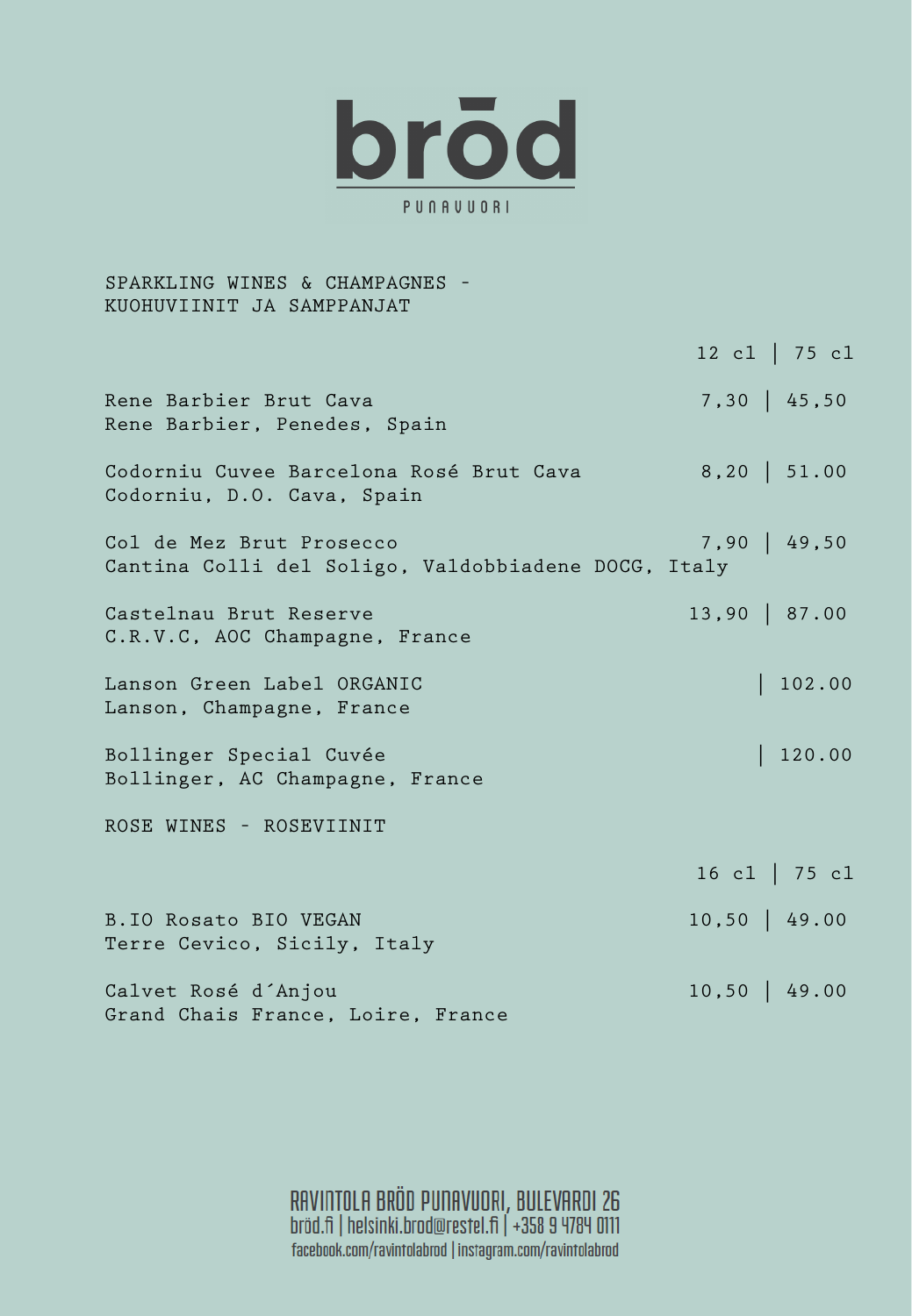

PORT WINES AND SHERRY – PORTVIINIT JA SHERRYT 8 cl | 75 cl Graham's 10 Years Old Tawny Port 8,60 | 81.00 W. & J. Graham's, Douro, Portugal Solera 1847 Oloroso 7,80 | 73.00 Gonzalez Byass , DO Jerez-Xérès-Sherry, Spain 8 cl | 37,50 cl Ferreira Late Bottled Vintage Port 2012 10,10 | 47.00 Ferreira, LBV, Douro, Portugal Osborne Fino Quinta 7,70 | 36,00 Bodegas Osborne, Spain DESSERT WINES – JÄLKIRUOKAVIINIT 8 cl | 37,5 cl Heaven on Earth BIO 10,7 | 50.00 Stellar Winery, W.O. Western Cape, South Africa Nivole Moscato d'Asti (10,70 | 50.00 Michele Chiarlo, Piemonte, Italy